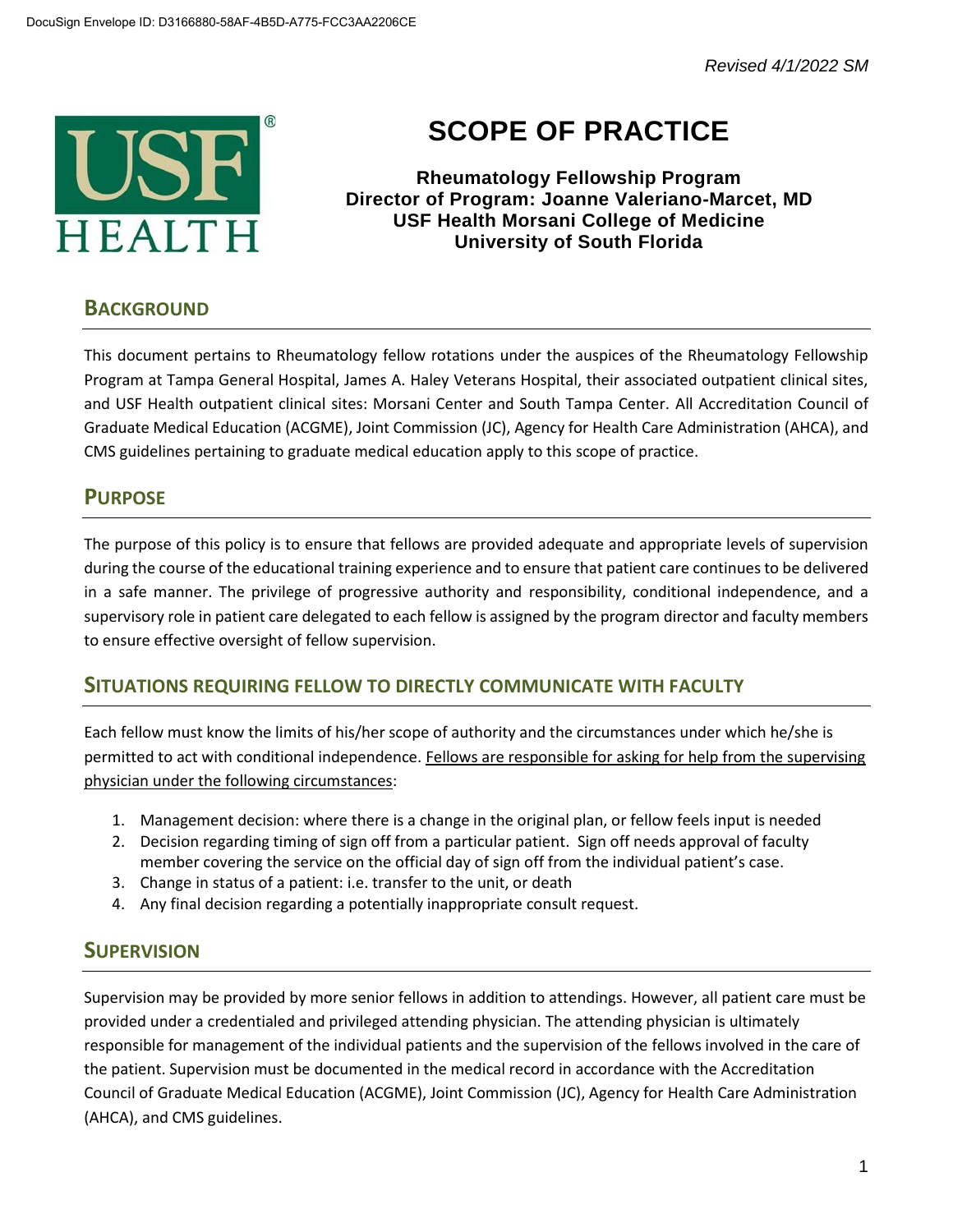The program follows the ACGME classification of supervision as noted below. The supervising physician can refer to a faculty, fellow, or fellow who has been given supervisory privilege. These supervisory levels are used throughout the Scope of Practice document.

- 1. Direct Supervision: the supervising physician is physically present with the fellow during the key portions of the patient interaction; or, the supervising physician and/or patient is not physically present with the fellow and the supervising physician is concurrently monitoring the patient care through appropriate telecommunication technology.
- 2. Indirect Supervision: the supervising physician is not providing physical or concurrent visual or audio supervision but is immediately available to the fellow for guidance and is available to provide appropriate direct supervision.
- 3. Oversight the supervising physician is available to provide review of procedures/encounters with feedback provided after care is delivered.

## **INPATIENT ROTATIONS**

# PGY4

#### **INDIRECT SUPERVISION**

- 1. PERFORM CONSULTATIONS ON PATIENTS WITH RHEUMATIC DISORDERS INCLUDING: INCLUDES FACE- TO- FACE, AND TELEHEALTH WHERE APPLICABLE
	- **•** PERTINENT HISTORY AND PHYSICAL EXAMINATION
	- INTERPRETATION OF INITIAL LABORATORY AND IMAGING DATA
	- OUTLINE APPROPRIATE DIAGNOSTIC AND THERAPEUTIC PLANS
- 2. PROVIDE FOLLOW UP CARE TO PATIENTS ON THE CONSULT SERVICE: INCLUDING FOLLOW UP AND INTERPRETATION OF LAB AND IMAGING STUDIES WITH ONGOING COMMUNICATION TO PRIMARY TEAM
- 3. DISCUSS WITH THE PATIENT THE DIAGNOSIS, PROGNOSIS, DIAGNOSTIC TESTING, THERAPEUTIC CONSIDERATIONS AND ALTERNATIVES, AND PSYCHOSOCIAL ISSUES
- 4. REVIEW IMAGING STUDIES FOR CONSULT PATIENTS IN EMR AND WITH RADIOLOGY IF NECESSARY
- 5. REVIEW PATHOLOGY FOR CONSULT PATIENTS WITH PATHOLOGIST
- 6. PREPARE INFORMAL AND FORMAL EDUCATIONAL SEMINARS FOR RESIDENTS, SUBSPECIALTY FELLOWS AND FACULTY ON RHEUMATOLOGY TOPICS

#### **OVERSIGHT**

- 1. DELIVERY OF CARE VIA PHONE OR SECURE ELECTRONIC MESSAGING ON WEEKEND AND AFTER HOURS FOR PATIENTS WITH UNCOMPLICATED MEDICAL COMPLAINTS
- 2. INFORMING PATIENT OF TEST RESULTS VIA PHONE, OR SECURE ELECTRONIC MESSAGING.

# PGY5

#### **INDIRECT SUPERVISION**

- 1. PERFORM INITIAL CONSULTATIONS ON PATIENTS WITH RHEUMATIC DISORDERS INCLUDING: INCLUDES FACE- TO- FACE, AND TELEHEALTH WHERE APPLICABLE
	- PERTINENT HISTORY AND PHYSICAL EXAMINATION
	- INTERPRETATION OF INITIAL LABORATORY AND IMAGING DATA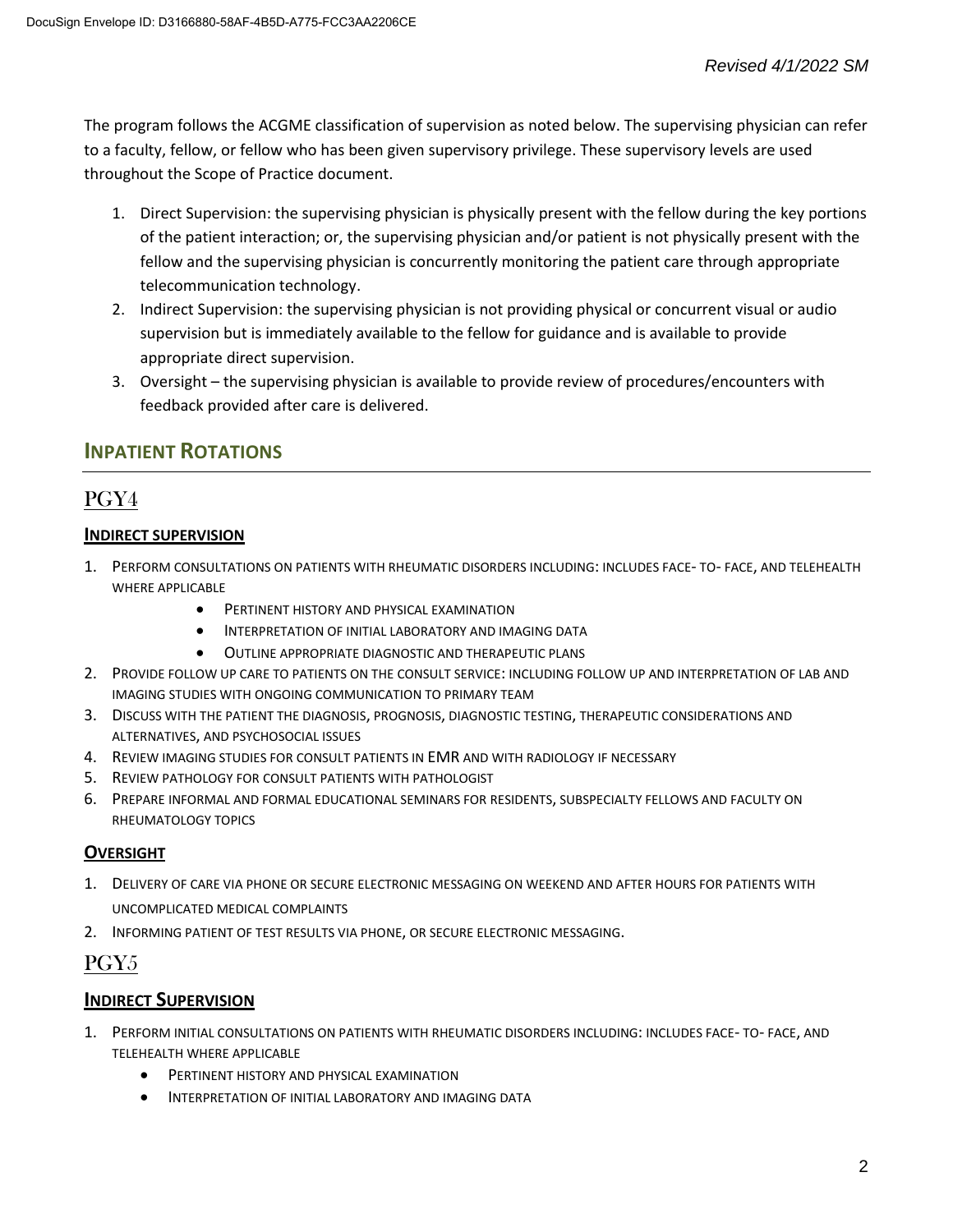- CREATE COMPREHENSIVE/AND DETAILED DIAGNOSTIC AND THERAPEUTIC PLANS FOR PATIENTS WITH RHEUMATIC DISEASE
- PROGRESSIVE AND INCREASED RESPONSIBILITY FOR MANAGEMENT DECISIONS
- 2. PROVIDE FOLLOW UP CARE TO PATIENTS ON THE CONSULT SERVICE: INCLUDING FOLLOW UP AND INTERPRETATION OF LAB AND IMAGING STUDIES WITH ONGOING COMMUNICATION TO PRIMARY TEAM
- 3. DISCUSS WITH PATIENTS DIAGNOSIS, PROGNOSIS, DIAGNOSTIC TESTING, THERAPEUTIC CONSIDERATIONS AND ALTERNATIVES, SUPPORT CARE, AND PSYCHOSOCIAL ISSUES
- 4. REVIEW IMAGING STUDIES FOR CONSULT PATIENTS IN CPRS AND WITH RADIOLOGY IF NECESSARY
- 5. REVIEW PATHOLOGY FOR CONSULT PATIENTS WITH PATHOLOGIST
- 6. PREPARE INFORMAL AND FORMAL EDUCATIONAL SEMINARS FOR RESIDENTS, SUBSPECIALTY FELLOWS AND FACULTY ON RHEUMATOLOGY TOPICS
- 7. SUPERVISE YEAR 1 FELLOW DURING JULY AND AUGUST CONSULT ROTATIONS, AND THROUGHOUT THE YEAR WHEN ON CONSULT BACKUP

#### **OVERSIGHT**

- 1. DELIVERY OF CARE VIA PHONE OR SECURE ELECTRONIC MESSAGING ON WEEKEND AND AFTER HOURS FOR PATIENTS WITH UNCOMPLICATED AND PROGRESSIVELY COMPLEX MEDICAL COMPLAINTS
- 2. INFORMING PATIENT OF TEST RESULTS VIA PHONE MESSAGING, OR SECURE ELECTRONIC MESSAGING

# **OUTPATIENT ROTATIONS**

## PGY4

#### **INDIRECT SUPERVISION** (INCLUDES FACE- TO- FACE AND TELEHEALTH, WHERE APPLICABLE)

- 1. PERFORM INITIAL CONSULTATIONS ON PATIENTS WITH RHEUMATIC DISORDERS INCLUDING:
	- **•** PERTINENT HISTORY AND PHYSICAL EXAMINATION
	- INTERPRETATION OF INITIAL LABORATORY AND IMAGING DATA
	- CONSTRUCT AND ORDER APPROPRIATE DIAGNOSTIC AND THERAPEUTIC PLANS FOR PATIENTS WITH RHEUMATIC DISEASE
	- ENTER PHARMACY ORDERS FOR MEDICATIONS TO TREAT PATIENTS RHEUMATIC DISEASE
- 2. PROVIDE FOLLOW UP CARE TO PATIENTS WITH RESPECT TO THEIR RHEUMATIC DISEASE
- 3. DISCUSS WITH PATIENT DIAGNOSIS, PROGNOSIS, DIAGNOSTIC TESTING, THERAPEUTIC CONSIDERATIONS AND ALTERNATIVES, SUPPORT CARE, AND PSYCHOSOCIAL ISSUES WITH PATIENTS WITH THE MORE COMMON RHEUMATIC DISORDERS ON THE CONSULT **SERVICE**
- 4. FOCUS ON EVALUATING DIVERSE RHEUMATIC DIAGNOSES IN PATIENTS NEW TO THEM
- 5. REVIEW IMAGING STUDIES IN CPRS AND IF NECESSARY, WITH RADIOLOGY
- 6. REVIEW PATHOLOGY FOR PATIENTS WITH PATHOLOGIST
- 7. DESIGN RESEARCH AND QI PROJECTS AND SUBMIT TO IRB AND R AND D COMMITTEE
- 8. LEARN TO TEACH MEDICAL STUDENTS AND MEDICAL RESIDENTS

#### **OVERSIGHT**

- 1. DELIVERY OF CARE VIA PHONE OR SECURE ELECTRONIC MESSAGING ON WEEKEND AND AFTER HOURS FOR PATIENTS WITH UNCOMPLICATED AND PROGRESSIVELY COMPLEX MEDICAL COMPLAINTS
- 2. INFORMING PATIENT OF TEST RESULTS VIA PHONE MESSAGING, OR SECURE ELECTRONIC MESSAGING

# PGY5

**INDIRECT SUPERVISION** (INCLUDES FACE- TO- FACE, AND TELEHEALTH WHERE APPLICABLE)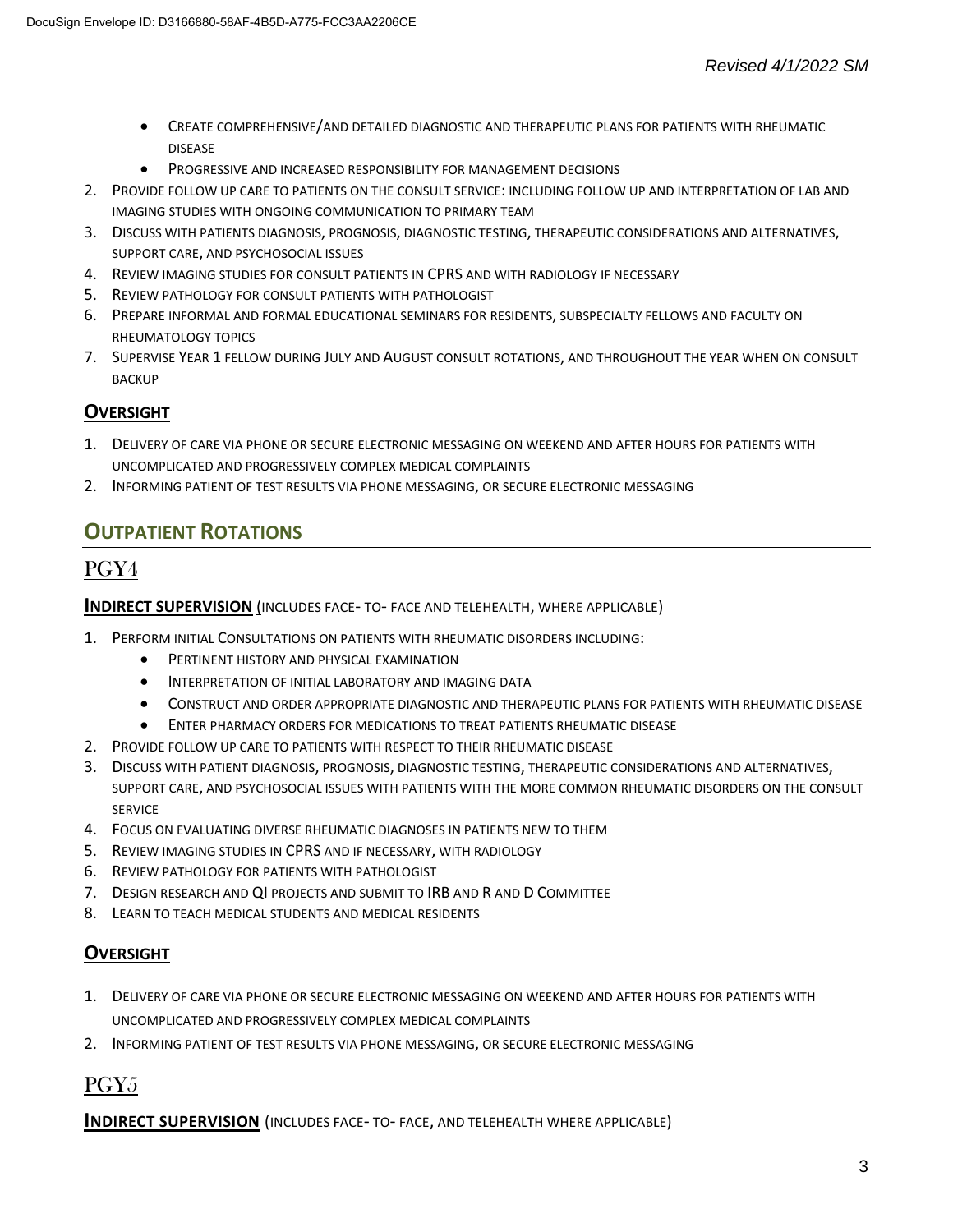- 1. PERFORM INITIAL CONSULTATIONS ON PATIENTS WITH RHEUMATIC DISORDERS INCLUDING:
	- PERTINENT HISTORY AND PHYSICAL EXAMINATION
	- INTERPRETATION OF INITIAL LABORATORY AND IMAGING DATA
	- CONSTRUCT AND ORDER APPROPRIATE DIAGNOSTIC AND THERAPEUTIC PLANS FOR PATIENTS WITH RHEUMATIC DISEASE
	- ENTER PHARMACY ORDERS FOR MEDICATIONS TO TREAT PATIENTS RHEUMATIC DISEASE
- 2. PROVIDE FOLLOW UP CARE TO PATIENTS: INCLUDING FOLLOW UP AND INTERPRETATION OF LAB AND IMAGING STUDIES WITH ONGOING COMMUNICATION TO PRIMARY TEAM
- 3. DISCUSS DIAGNOSIS, PROGNOSIS, DIAGNOSTIC TESTING, THERAPEUTIC CONSIDERATIONS AND ALTERNATIVES, AND PSYCHOSOCIAL ISSUES WITH PATIENTS WITH ALL RHEUMATIC DISORDERS
- 4. PROGRESSIVE AND INCREASED RESPONSIBILITY FOR MANAGEMENT DECISIONS
- 5. INCREASED FOCUS ON MANAGEMENT AND FOLLOW UP OF THEIR OWN PATIENTS
- 6. REVIEW IMAGING STUDIES FOR PATIENTS IN CPRS OR WITH RADIOLOGY IF NECESSARY
- 7. REVIEW PATHOLOGY FOR CONSULT PATIENTS WITH PATHOLOGIST
- 8. PRESENT SELF-SELECTED MORE COMPLEX CASES AT CLINICAL CONFERENCE
- 9. ADDITIONAL EXPERIENCE PERFORMING AND INTERPRETING DXA AND ULTRASOUND FOCUSED ON DURING ELECTIVE
- 10. COLLECT AND ANALYZE DATA FOR RESEARCH AND QI PROJECTS
- 11. INCREASING TEACHING RESPONSIBILITY TO MEDICAL STUDENTS AND ROTATING RESIDENTS

#### **OVERSIGHT**

- 1. DELIVERY OF CARE VIA PHONE OR SECURE ELECTRONIC MESSAGING ON WEEKEND AND AFTER HOURS FOR PATIENTS WITH UNCOMPLICATED AND PROGRESSIVELY COMPLEX MEDICAL COMPLAINTS
- 2. INFORMING PATIENT OF TEST RESULTS VIA PHONE MESSAGING, OR SECURE ELECTRONIC MESSAGING

## **PROCEDURAL COMPETENCY REQUIREMENTS**

The Fellowship program has a curriculum for providing knowledge and assessment of performance competence that includes procedure workshops, simulation training, and a minimum number of procedures that need to be completed before obtaining indirect supervision. Annual decisions about competence are made by the program's clinical competency committee to ensure a successful transition and preparation for the next PGY level. All fellows need to maintain current ACLS training.

Safety is the highest priority when performing any procedure on a patient. The American Board of Internal Medicine (ABIM) recognizes that there is variability in the types and numbers of procedures performed by internists in practice. Internists who perform any procedure must obtain the appropriate training to safely and competently perform that procedure.

It is also expected that the fellow be thoroughly evaluated and credentialed as competent in performing a procedure before he or she can perform a procedure unsupervised.